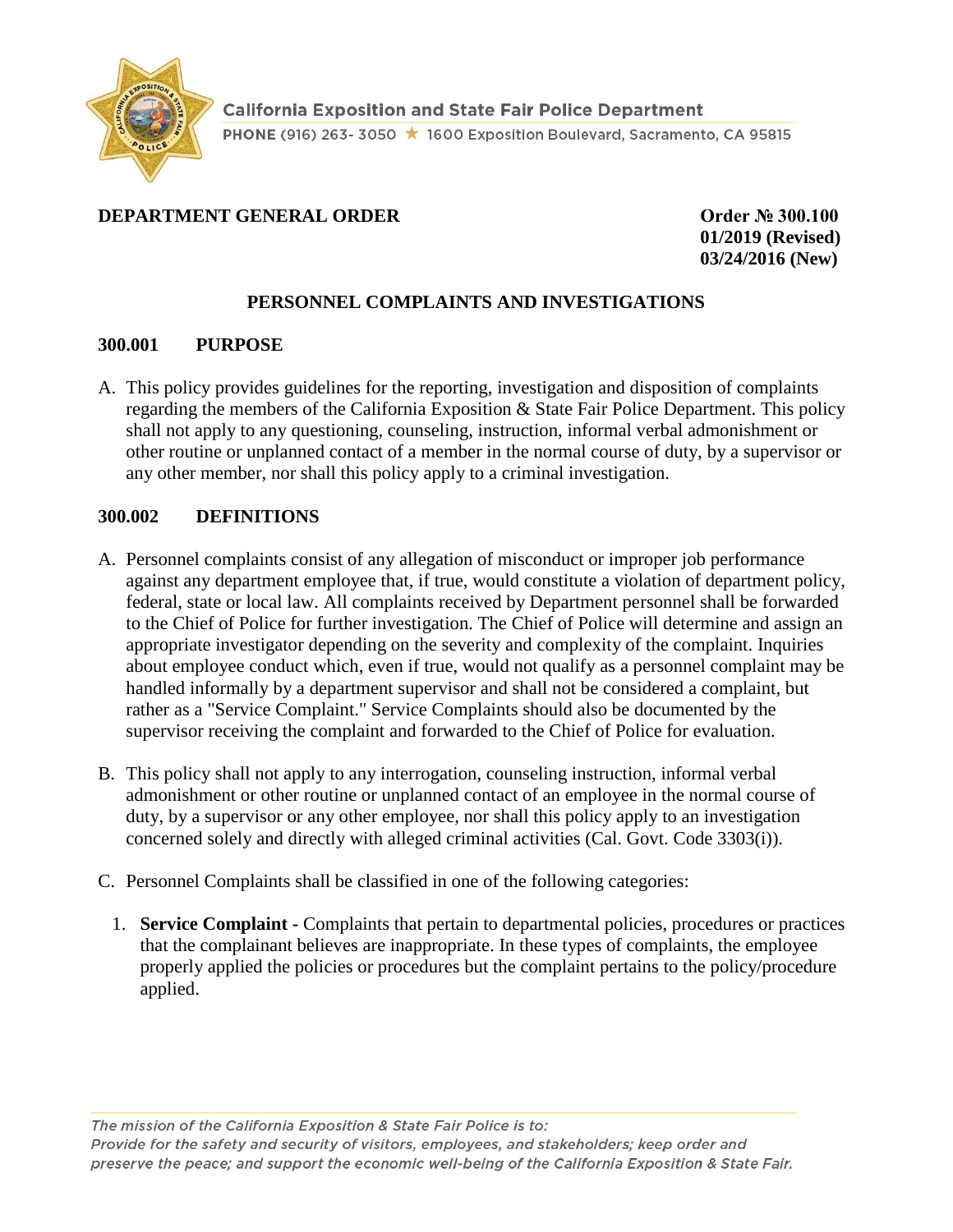- 2. **Informal Complaints -** A matter in which the complaining party is satisfied that appropriate action has been taken by a department supervisor of rank greater than the accused employee. Informal complaints need not be documented on a personnel complaint form and the responsible supervisor shall have the discretion to handle the complaint in any manner consistent with this policy.
- 3. **Formal Complaints -** A matter in which the complaining party requests further investigation, or which a department supervisor determines that further action is warranted. Such complaints may be investigated by a department supervisor of rank greater than the accused employee or referred to the Chief of Police, depending on the seriousness and complexity of the investigation.
- 4. **Incomplete -** A matter in which the complaining party either refuses to cooperate or becomes unavailable after diligent follow-up investigation. At the discretion of the assigned supervisor or the Chief of Police, such matters need not be documented as personnel complaints but may be further investigated depending on the seriousness of the complaint and the availability of sufficient information.
- 5. **Miscellaneous -** A matter in which, based upon a supervisor's review, a complaint cannot be attributed to any individual officer due to the nature of the complaint or the circumstances presented by the complainant. This also includes known frivolous complaints. The purpose of this category it to ensure that officers are not subjected to unwarranted internal affairs investigations as a subject officer.

### **300.003 POLICY**

- A. The California Exposition & State Fair Police Department takes seriously all complaints regarding the service provided by the Department and the conduct of its members.
- B. The Department will accept and address all complaints of misconduct in accordance with this policy and applicable federal, state or local law, and the requirements of any collective bargaining agreements. It is also the policy of this department to ensure that citizens can report misconduct without concern for reprisal or retaliation.

### **300.004 COMPLAINT DOCUMENTATION**

- A. Formal complaints of alleged misconduct shall be documented by a supervisor in memorandum format directed to the Chief of Police. The supervisor shall ensure that the nature of the complaint is defined as clearly as possible within the contents of the memorandum. The Chief of Police will be notified of all formal complaints against the department or department employees as soon as practicable.
- B. When a Personnel Complaint form is completed in person, the complainant should legibly write a detailed narrative of their complaint. If circumstances indicate that this is not feasible, the complaint may be dictated to the receiving supervisor. In an effort to ensure accuracy in any complaint, it is recommended that a recorded statement be obtained from the reporting party. A refusal by a party to be recorded shall not alone be grounds to refuse to accept a complaint.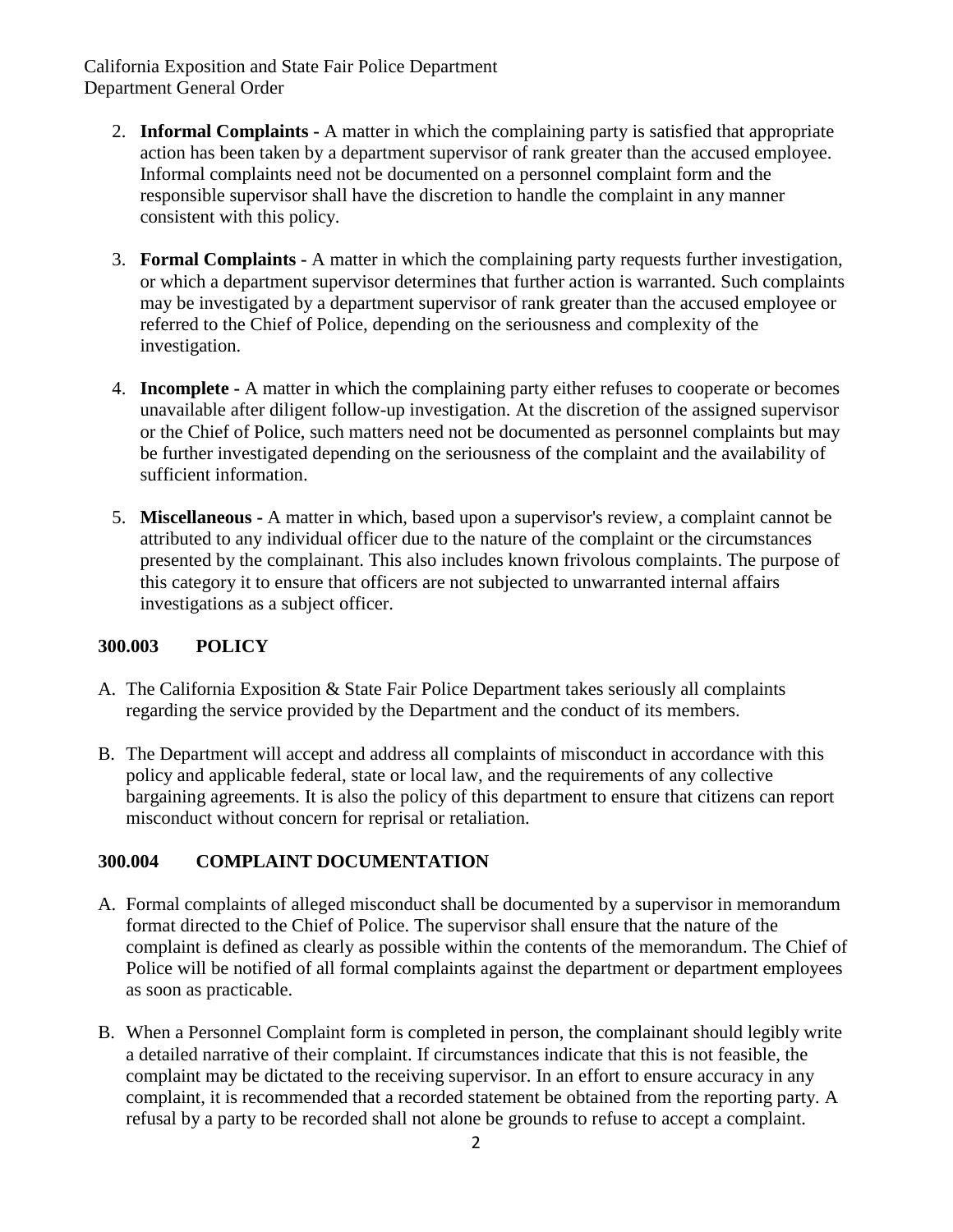Whether handwritten or dictated, the complainant's signature should be obtained at the conclusion of the statement. The complainant should be provided with a copy of his/her own original complaint per Penal Code§ 832.7.

# **300.005 ANNUAL SUMMARIES**

A. The California Exposition & State Fair Police Department compiles annual statistical summaries, based upon records of personnel complaints and internal affairs investigations, which are made available to the public and department employees. The statistical data is maintained and annual reports submitted to the California Department of Justice.

# **300.060 CORRESPONDENCE WITH COMPLAINANTS**

A. The Chief of Police should maintain a process of notifying complainants when an investigation is initiated, the status of an investigation, if protracted, and notification of disposition as required and allowed by law.

# **300.007 PROCEDURES**

- A. **Assignment -** All complaints received by Department personnel shall be forwarded by a supervisor to the Chief of Police for further review and disposition. The Chief of Police will determine if the complaint should be formally investigated or handled administratively. If the complaint is to be formally investigated, the Chief of Police will assign an investigator depending upon the severity and complexity of the complaint.
- B. **Role of the Investigator**  The role of the investigator in any internal affairs investigation is to be a fact finder. The investigator will interview involved parties, collect evidence, and report the facts. It is not the role of the investigator to draw conclusions or recommend findings or dispositions.
- C. **Notification**  An employee who is the subject of a formal complaint investigation will be notified of the pending investigation as soon as practical unless such notification jeopardizes the investigation. The notification will be made in writing, usually by the Chief of Police, and will usually include the following information: name of the investigator; name of the complainant; date of the incident; location of the incident; and a general description of the allegation.

# D. **Types of Investigations**

1. **Administrative Investigations** - These investigations focus on alleged violations of department General Orders. For the integrity of the process, it is important that information from the administrative investigation of a personnel complaint not be disclosed in a criminal investigation, if there is one. Administrative investigations should comply with requirements set forth in Government Code 3300, et seq. (The Peace Officers Bill of Rights); current legal precedent; and applicable inter-agency protocols, such as involving officer-involved fatal incidents.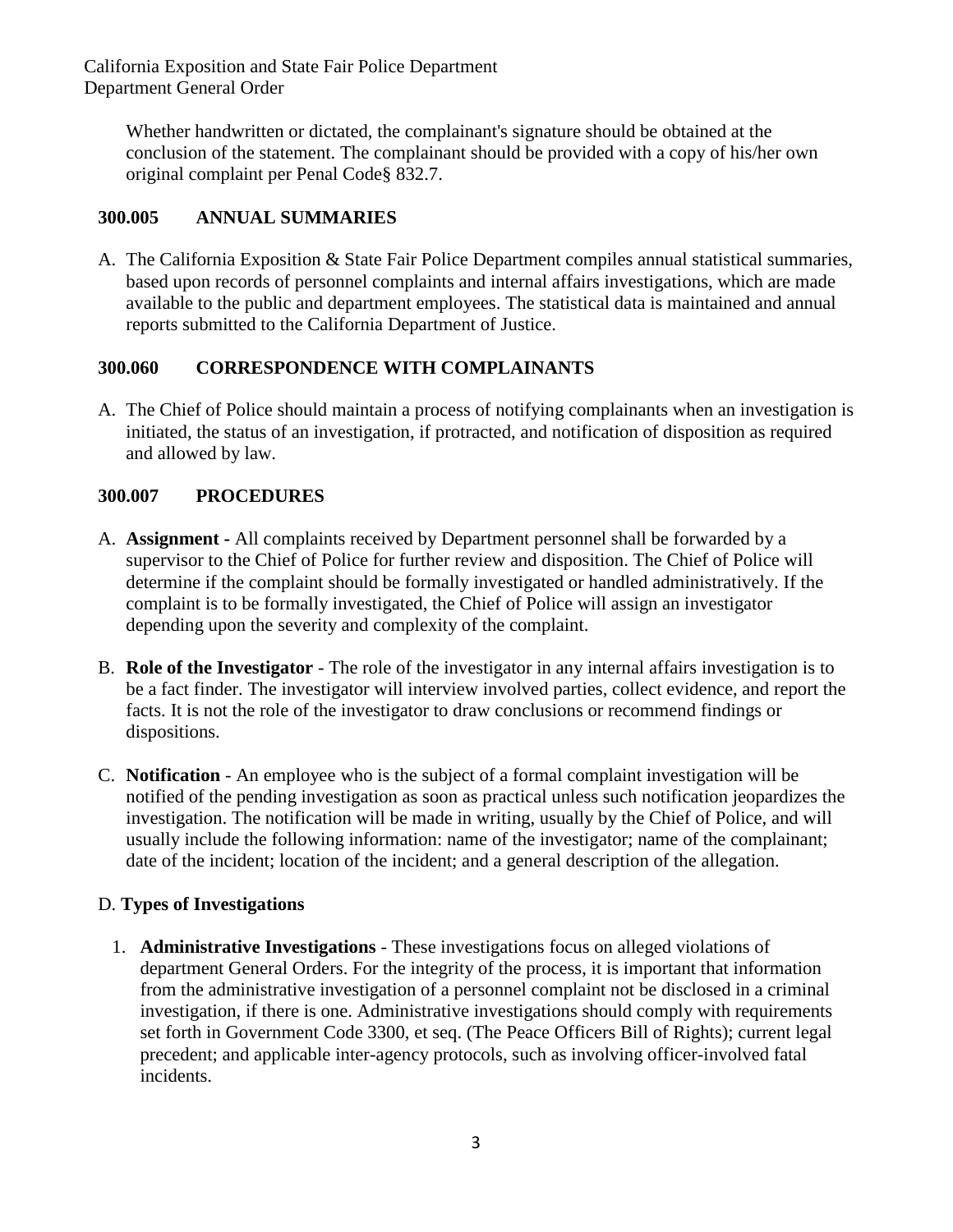2. **Criminal Investigations** - These investigations generally have priority over administrative investigations. Once the criminal investigation is completed, it may be incorporated into the administrative investigation, which can then proceed. In a criminal investigation, the employee has all the criminal rights provided for by law, but any additional rights provided by the Peace Officers Bill of Rights do not apply.

## **300.008 SUSTAINED / SUBSTANTIATED COMPLAINTS**

- A. **Personnel Complaints -** The Chief of Police will determine the dispositions on all sustained rule violations. The intent of these dispositions is to remedy or modify actions or policies/procedures/practices and to ensure that they do not reoccur. In determining the dispositions for personnel investigations, the Chief of Police can consider employee performance ratings, prior personnel complaints, and other relevant information so long as the information is provided to the employee.
- B. **Service Complaints**  The only disposition to remedy policies/procedures/practices on substantiated complaints is:
	- 1. **Modification of Policy** -the policy/procedure/practice will be changed.

## **300.009 RETENTION**

- A. The California Exposition & State Fair Police Department will maintain records of all complaints against the department or employees. Personnel Complaints and subsequent Investigations will be maintained by the Chief of Police. Complaint investigations will be purged as prescribed by California State Law.
- B. **Service Complaints -**Service complaint investigations, findings, and dispositions are retained in a separate file for three years.
- C. **External Personnel Complaints**  Penal Code § 832.5(b) establishes a five-year retention period for personnel complaint investigations and states, "Complaints and any reports or findings relating thereto shall be retained for a period of at least five years." This five year retention includes any record of discipline that was imposed as a result of sustained complaints. These records are retained in the employee's personnel file.
- D. Penal Code §§ 832.5(c) and 832.5(d) direct that investigations of external complaints that have been determined to be frivolous, unfounded or exonerated shall not be maintained in the employee's general personnel file. Rather these complaints shall be retained in other files that shall be deemed personnel records for purposes of the California Public Records Act and Evidence Code § 1043. These complaints and investigations are still subject to discovery and possible disclosure pursuant to a Pitchess Motion.
- E. **Internal Personnel Complaints**  Internal personnel complaint investigations and records of imposed discipline are generally retained for five years. The Chief of Police reserves the right, based on additional complaints or information, to retain these records for a longer period of time.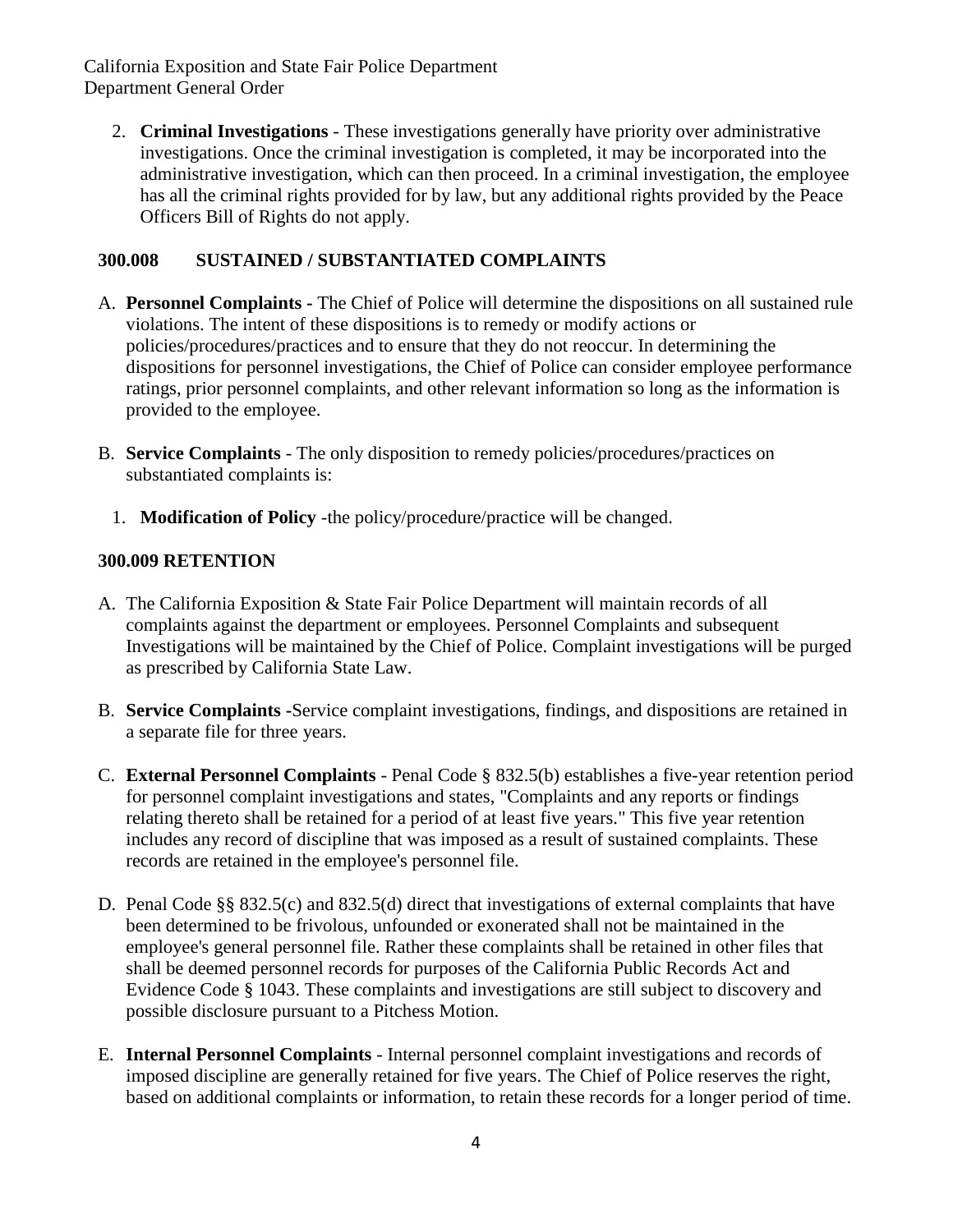## **300.010 PERSONNEL COMPLAINTS**

- A. Personnel complaints include any allegation of misconduct or improper job performance that, if true, would constitute a violation of department policy or of federal, state or local law, policy or rule. Personnel complaints may be generated internally or by the public.
- B. Inquiries about conduct or performance that, if true, would not violate department policy or federal, state or local law, policy or rule may be handled informally by a supervisor and shall not be considered a personnel complaint. Such inquiries generally include clarification regarding policy, procedures or the response to specific incidents by the Department.

## **300.011 COMPLAINT CLASSIFICATIONS**

- A. Personnel complaints shall be classified in one of the following categories:
	- 1. **Informal**  A matter in which the Chief of Police is satisfied that appropriate action has been taken by a supervisor of rank greater than the accused member.
	- 2. **Formal**  A matter in which a supervisor determines that further action is warranted. Such complaints may be investigated by a supervisor of rank greater than the accused member or referred to the Chief of Police, depending on the seriousness and complexity of the investigation.
	- 3. **Incomplete**  A matter in which the complaining party either refuses to cooperate or becomes unavailable after diligent follow-up investigation. At the discretion of the assigned supervisor or the Chief of Police, such matters may be further investigated depending on the seriousness of the complaint and the availability of sufficient information.
	- 4. **Service Complaint -** Complaints that pertain to established department policies, procedures or practices that the complainant believes are inappropriate. In these types of complaints, the employee properly applied the policies or procedures but the complaint pertains to the policy or procedure applied.
	- 5. **Miscellaneous**  A matter in which, based upon a supervisor's review, a complaint cannot be attributed to any individual officer due to the nature of the complaint or the circumstances presented by the complainant. This also includes known frivolous complaints.

# **300.012 SOURCES OF COMPLAINTS**

- A. The following applies to the source of complaints:
	- 1. Individuals from the public may make complaints in any form, including in writing, by email, in person or by telephone.
	- 2. Any department member becoming aware of alleged misconduct shall immediately notify a supervisor.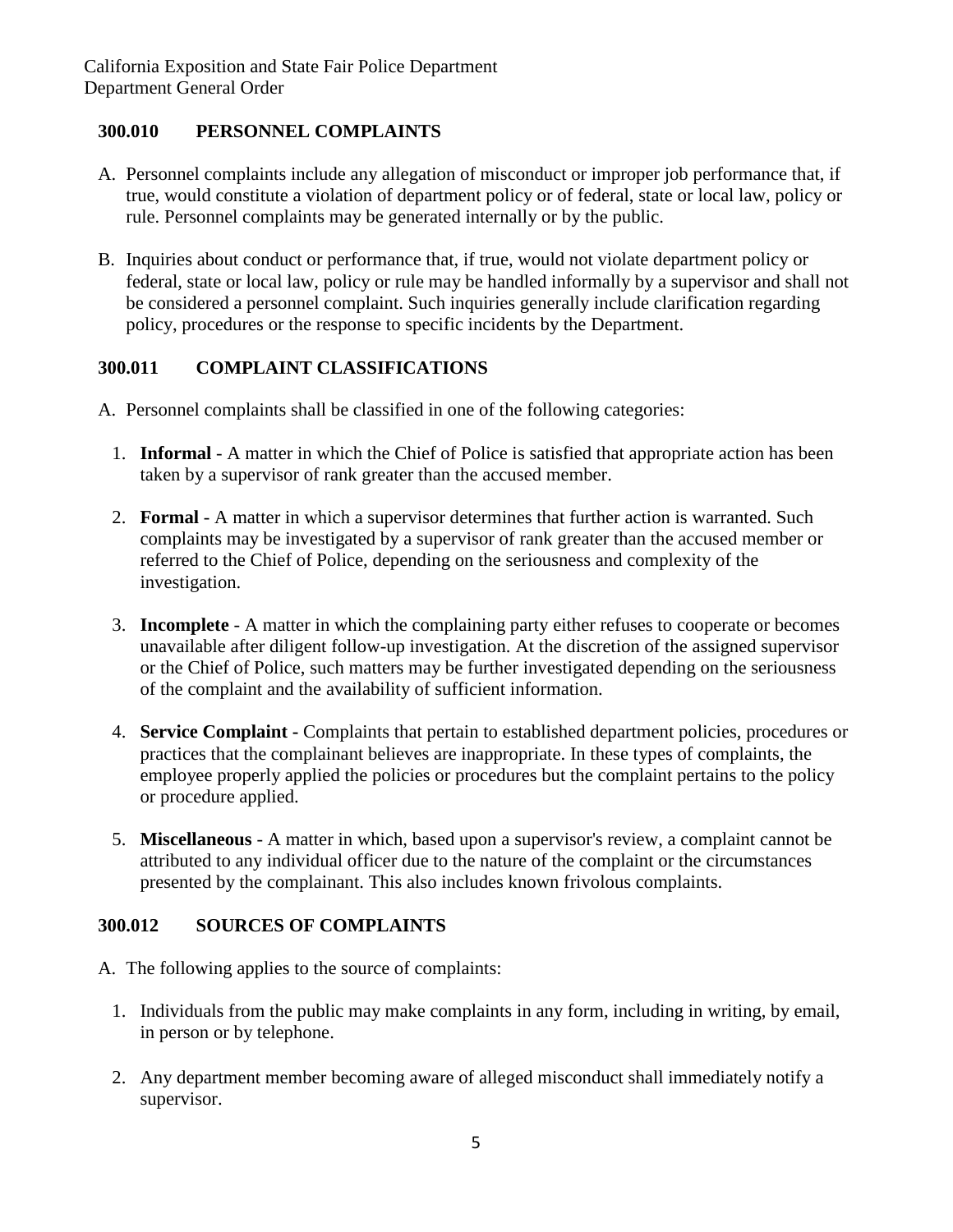- 3. Supervisors shall initiate a complaint based upon observed misconduct or receipt from any source alleging misconduct that, if true, could result in disciplinary action.
- 4. Anonymous and third-party complaints should be accepted and investigated to the extent that sufficient information is provided.
- 5. Tort claims and lawsuits may generate a personnel complaint.

# **300.013 AVAILABILITY AND ACCEPTANCE OF COMPLAINTS**

A. Personnel complaint forms will be available at the police department. Personnel complaint forms in languages other than English may also be provided, as determined necessary or practicable.

## **300.014 ACCEPTANCE**

- A. All complaints will be courteously accepted by any member and promptly forwarded to the Chief of Police. Although written complaints are preferred, a complaint may also be filed orally, either in person or by telephone. Such complaints will be directed to a supervisor. If a supervisor is not immediately available to take an oral complaint, the receiving member shall obtain contact information sufficient for the supervisor to contact the complainant. The supervisor, upon contact with the complainant, shall complete and submit a memorandum to the Chief of Police.
- B. Although not required, complainants should be encouraged to file complaints in person so that proper identification, signatures, photographs or physical evidence may be obtained as necessary. If requested, a complainant shall be provided with a copy of their statement at the time it is filed with the Department (Penal Code § 832.7).

# **300.015 AVAILABILITY OF WRITTEN PROCEDURES**

A. The Department shall make available to the public a written description of the investigation procedures for complaints (Penal Code § 832.5).

### **300.016 DOCUMENTATION**

A. Supervisors shall ensure that all formal and informal complaints are documented and forwarded to the Chief of Police. The supervisor shall ensure that the nature of the complaint is defined as clearly as possible.

# **300.017 ADMINISTRATIVE INVESTIGATIONS**

In general, the primary responsibility for the investigation of a personnel complaint shall rest with the Chief of Police. Allegations of misconduct will be administratively investigated as follows: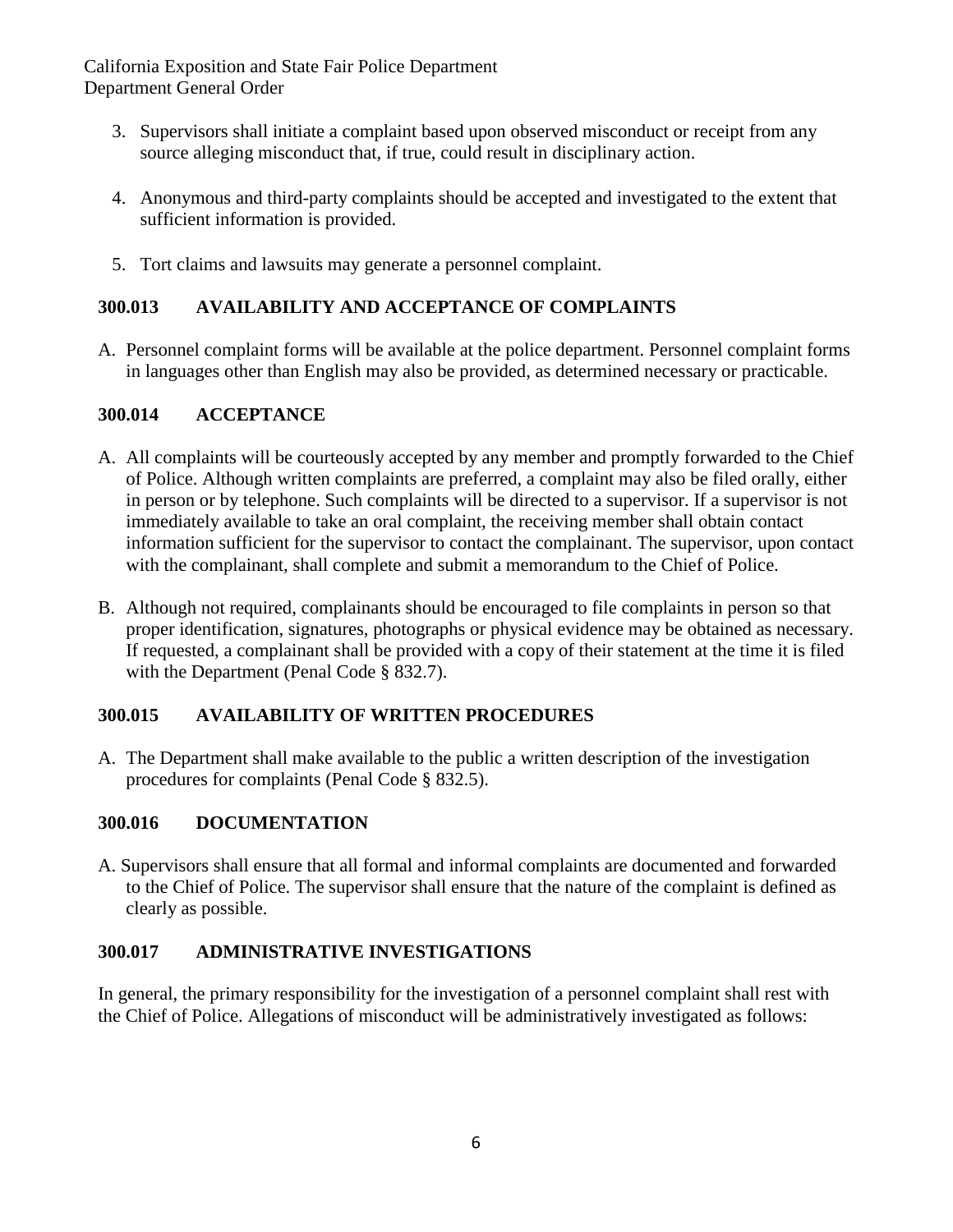# **SUPERVISOR RESPONSIBILITIES**

- 1. A supervisor who becomes aware of alleged misconduct shall take reasonable steps to prevent aggravation of the situation.
- 2. The responsibilities of supervisors include, but are not limited to:
	- a. Ensure that upon receiving or initiating any formal complaint, a complaint form is completed by the citizen and/or a memorandum to the Chief of Police is written and submitted.
	- b. Respond to all complaints in a courteous and professional manner.
	- c. Resolve those personnel complaints that can be resolved immediately.
	- d. Make follow-up contact with the complainant within 24 hours of the Department receiving the complaint.
	- e. Document the resolution, in a memorandum, and forward to the Chief of Police on a matter is resolved and no further action is required.
	- f. Ensure that upon receipt of a complaint involving allegations of a potentially serious nature, the Chief of Police is notified as soon as practicable.
	- g. Promptly notify the Personnel Manager and California Exposition and State Fair's Executive Team for direction regarding their roles in addressing a complaint that relates to sexual, racial, ethnic or other forms of prohibited harassment or discrimination.
	- h. Forward unresolved personnel complaints to the Chief of Police, who will determine whether to contact the complainant or assign the complaint for investigation.
	- i. Inform the complainant of the investigator's name and the complaint number within three days after assignment.
	- j. Investigate a complaint as follows:
		- i. Making reasonable efforts to obtain names, addresses and telephone numbers of witnesses.
		- ii. When appropriate, ensure immediate medical attention is provided and photographs of alleged injuries and accessible uninjured areas are taken.
	- iii. Ensure that the procedural rights of the accused member are followed (Government Code § 3303 et seq.).
	- iv. Ensure interviews of the complainant are generally conducted during reasonable hours.

# **300.018 ADMINISTRATIVE INVESTIGATION FORMAT**

Department investigators conducting personnel and/or internal affairs investigation should use the most current edition of the California Peace Officer's Associations (CPOA) "*Internal Affairs Investigation Manual*" as a guideline.

# **300.019 DISPOSITIONS**

A. Each personnel complaint shall be classified with one of the following dispositions:

1. **Unfounded** - When the investigation discloses that the alleged act did not occur or did not involve department members. Complaints that are determined to be frivolous will fall within the classification of unfounded.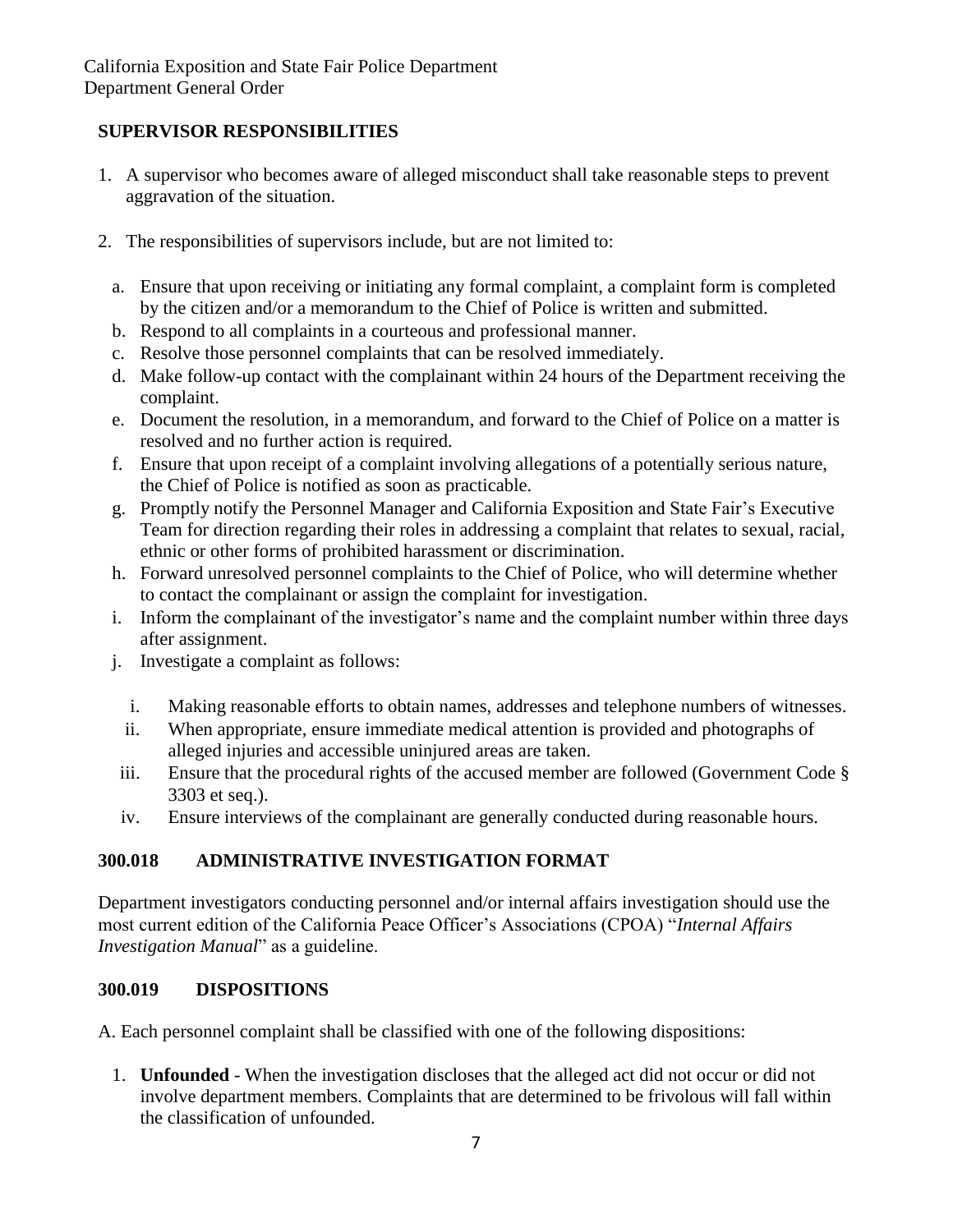- 2. **Exonerated**  When the investigation discloses that the alleged act occurred but that the act was justified, lawful and/or proper.
- 3. **Not sustained**  When the investigation discloses that there is insufficient evidence to sustain the complaint or fully exonerate the member.
- 4. **Sustained**  When the investigation discloses sufficient evidence to establish that the act occurred and that it constituted misconduct.
- 5. If an investigation discloses misconduct or improper job performance that was not alleged in the original complaint, the investigator shall take appropriate action with regard to any additional allegations.

## **300.020 COMPLETION OF INVESTIGATIONS**

- A. Every investigator or supervisor assigned to investigate a personnel complaint or other alleged misconduct shall proceed with due diligence in an effort to complete the investigation within one year from the date of discovery by an individual authorized to initiate an investigation (Government Code § 3304).
- B. In the event that an investigation cannot be completed within one year of discovery, the assigned investigator or supervisor shall ensure that an extension or delay is warranted within the exceptions set forth in Government Code § 3304(d) or Government Code § 3508.1.

# **300.021 NOTICE TO COMPLAINANT OF INVESTIGATION STATUS**

A. The member conducting the investigation should provide the complainant with periodic updates on the status of the investigation, as appropriate.

### **300.022 ADMINISTRATIVRE SEARCHES**

- A. Assigned lockers, storage spaces and other areas, including desks, offices and vehicles, may be searched as part of an administrative investigation upon reasonable suspicion of misconduct. Such areas may also be searched any time by a supervisor for non-investigative purposes, such as obtaining a needed report, radio or other documents or equipment.
- B. Lockers and storage spaces may only be administratively searched in the member's presence, with the member's consent, with a valid search warrant or where the member has been given reasonable notice that the search will take place (Government Code section 3309).

### **300.023 DISCLOSURE OF FINANCIAL INFORMATION**

A. An employee may be compelled to disclose personal financial information under the following circumstances (Government Code section 3308):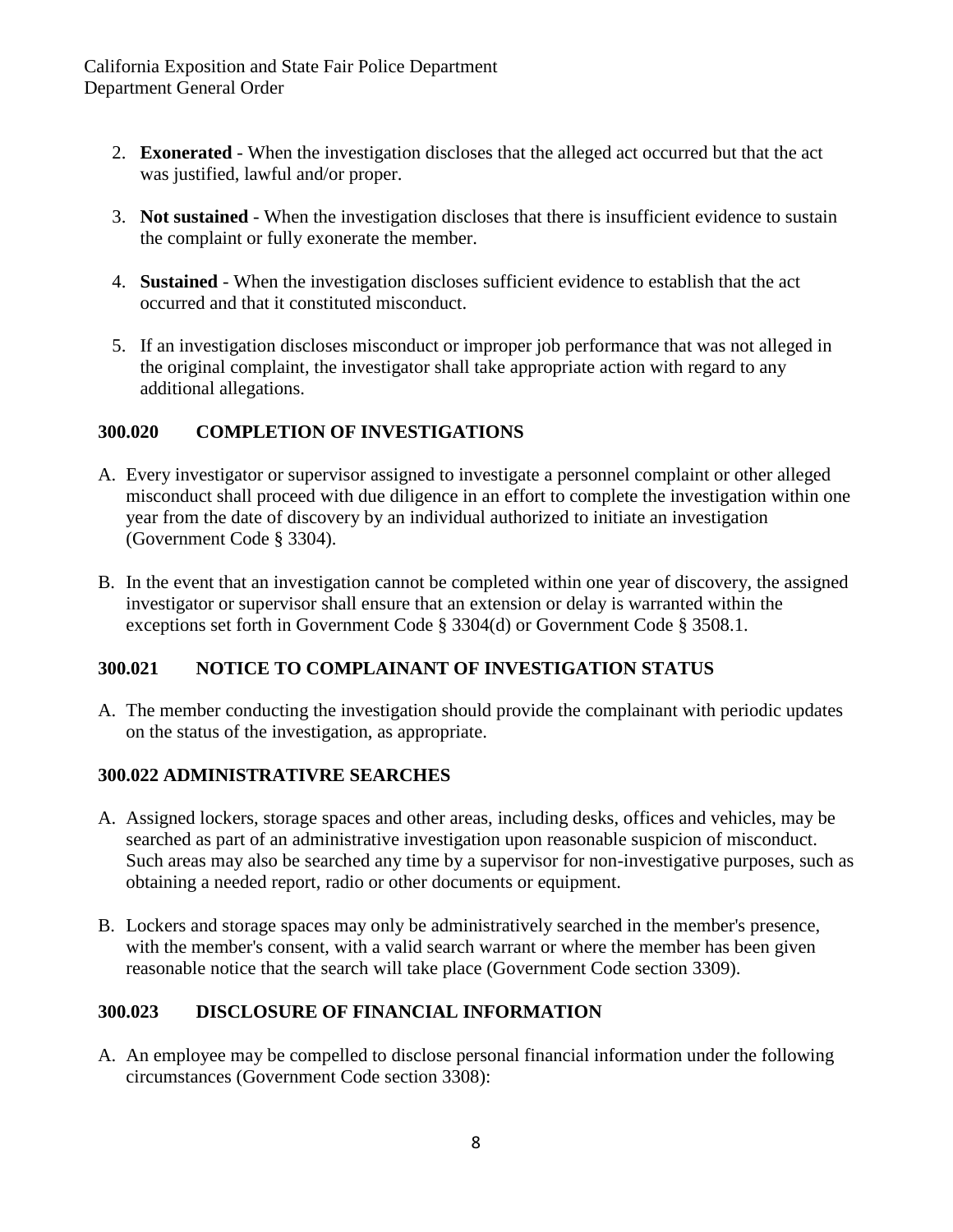- 1. Pursuant to a state law or proper legal process.
- 2. Information exists that tends to indicate a conflict of interest with official duties.
- 3. If the employee is assigned or being considered for a special assignment with a potential for bribes or other improper inducements

### **300.024 ADMINISTRATIVE LEAVE**

- A. When a complaint of misconduct is of a serious nature, or when circumstances indicate that allowing the accused to continue to work would adversely affect the mission of the Department, the Chief of Police or the authorized designee may temporarily assign an accused employee to administrative leave. Any employee placed on administrative leave:
	- 1. May be required to relinquish any department badge, identification, assigned weapon and any other department equipment.
	- 2. Shall be required to continue to comply with all policies and lawful orders of a supervisor.
	- 3. May be temporarily reassigned to a different shift, generally a normal business-hours shift, during the investigation. The employee may be required to remain available for contact at all times during such shift, and will report as ordered.

### **300.025 CRIMINAL INVESTIGATION**

- A. Where a member is accused of potential criminal conduct, a separate supervisor or investigator shall be assigned to investigate the criminal allegations apart from any administrative investigation. Any separate administrative investigation may parallel a criminal investigation.
- B. The Chief of Police shall be notified as soon as practicable when a member is accused of criminal conduct. The Chief of Police may request a criminal investigation by an outside law enforcement agency.
- C. A member accused of criminal conduct shall be advised of his/her constitutional rights (Government Code § 3303(h)). The member should not be administratively ordered to provide any information in the criminal investigation.
- D. The California Exposition & State Fair Police Department may release information concerning the arrest or detention of any member, including an officer, which has not led to a conviction. No disciplinary action should be taken until an independent administrative investigation is conducted.

### **300.026 POST ADMINISTRATIVE INVESTIGATION PROCEDURES**

A. Upon completion of a formal investigation, an investigation report should be forwarded to the Chief of Police.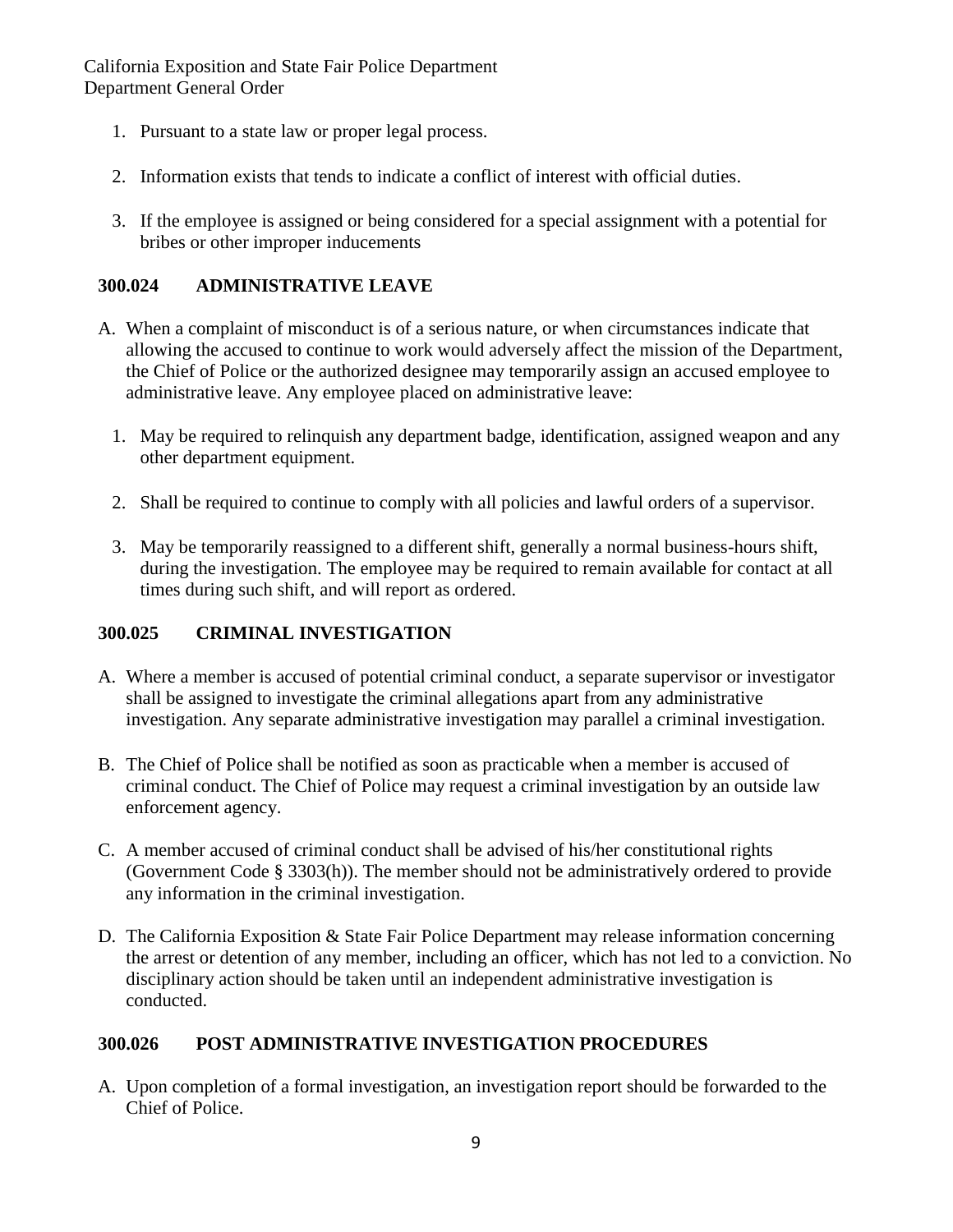## **300.027 CHIEF OF POLICE RESPONSIBILITIES**

- A. The Chief of Police shall review the investigation and make a determination of disposition. If the disposition results in a recommendation for disciplinary action, the Chief of Police will consult with the California Exposition and State Fair's Administration and Personnel Manager for disciplinary action. In the event disciplinary action is proposed, the Personnel Manager shall provide the member with a pre-disciplinary, procedural due process hearing (*Skelly*) by providing written notice of the charges, proposed action and reasons for the proposed action. Written notice shall be provided within one year from the date of discovery of the misconduct (Government Code § 3304(d)). The Personnel Manager shall also provide the member with:
	- 1. Access to all of the materials considered by the Chief of Police in recommending the proposed discipline.
	- 2. An opportunity to respond orally or in writing to the Personnel Manager within five days of receiving the notice.
	- 3. Upon a showing of good cause by the member, the Personnel Manager may grant a reasonable extension of time for the member to respond.
	- 4. If the member elects to respond orally, the presentation may be recorded by the Department. Upon request, the member shall be provided with a copy of the recording.
- B. Once the member has completed their response or if the member has elected to waive any such response, the Personnel Manager shall consider all information received in regard to the recommended discipline. The Personnel Manager shall render a timely written decision to the member and specify the grounds and reasons for discipline and the effective date of the discipline. Once the Personnel Manager has issued a written decision, the discipline shall become effective.

# **300.028 NOTICE OF FINAL DISPOSITION TO THE COMPLAINANT**

A. The Chief of Police, or authorized designee, shall ensure that the complainant is notified of the disposition (i.e., sustained, not sustained, exonerated, unfounded) of the complaint [Penal Code § 832.7(e)].

### **300.029 NOTICE REQUIREMENTS**

A. The disposition of any civilian's complaint shall be released to the complaining party within 30 days of the final disposition. This release shall not include what discipline, if any, was imposed [Penal Code § 832.7(e)].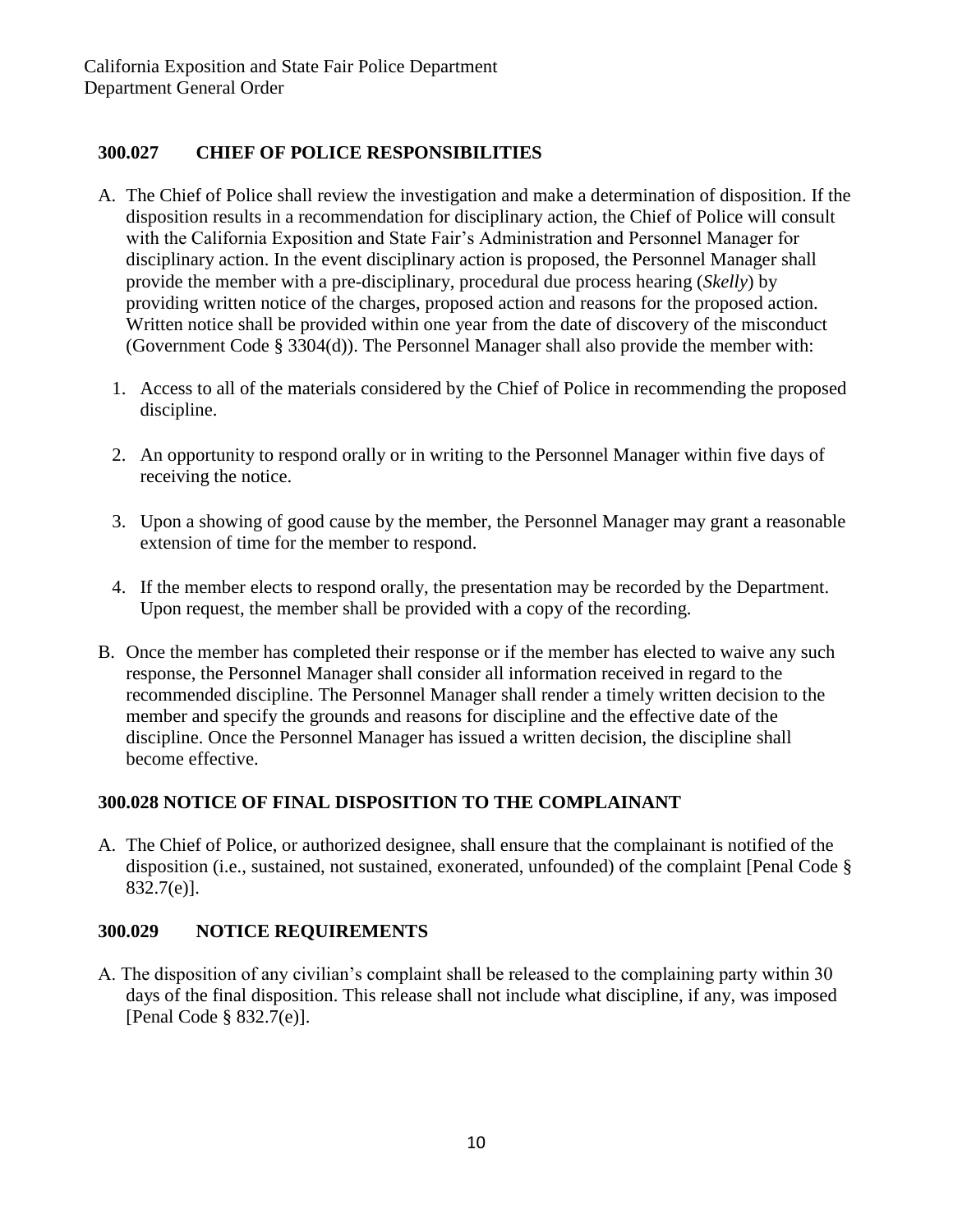# **300.030 PRE-DISCIPLINE EMPLOYEE RESPONSE**

- A. The pre-discipline process is intended to provide the accused employee with an opportunity to present a written or oral response to the Personnel Manager after having had an opportunity to review the supporting materials and prior to imposition of any recommended discipline. The employee shall consider the following:
	- 1. The response is not intended to be an adversarial or formal hearing.
	- 2. Although the employee may be represented by an uninvolved representative or legal counsel, the response is not designed to accommodate the presentation of testimony or witnesses.
	- 3. The employee may suggest that further investigation could be conducted or the employee may offer any additional information or mitigating factors for the Chief of Police to consider.
	- 4. In the event that the Chief of Police elects to cause further investigation to be conducted, the employee shall be provided with the results prior to the imposition of any discipline.
	- 5. The employee may thereafter have the opportunity to further respond orally or in writing to the Chief of Police on the limited issues of information raised in any subsequent materials.

## **300.031 RESIGNATIONS / RETIREMENTS PRIOR TO DISCIPLINE**

A. In the event that a member tenders a written resignation or notice of retirement prior to the imposition of discipline, it shall be noted in the file (Toby Decision).

## **300.032 POST-DISCIPLINE APPEAL RIGHTS**

- A. Non-probationary employees have the right to appeal a: suspension without pay; punitive transfer; demotion; reduction in pay or step; or termination from employment. The employee has the right to appeal using the procedures established by their respective collective bargaining agreement, Memorandum of Understanding, and/or personnel rules.
- B. In the event of punitive action against an employee covered by the Peace Officer Bill of Rights (POBR), the appeal process shall be in compliance with Government Code § 3304 and Government Code § 3304.5.
- C. During any administrative appeal, evidence that an officer has been placed on a *Brady* list or is otherwise subject to *Brady* restrictions may not be introduced unless the underlying allegations of misconduct have been independently established. Thereafter, such *Brady* evidence shall be limited to determining the appropriateness of the penalty (Government Code § 3305.5).